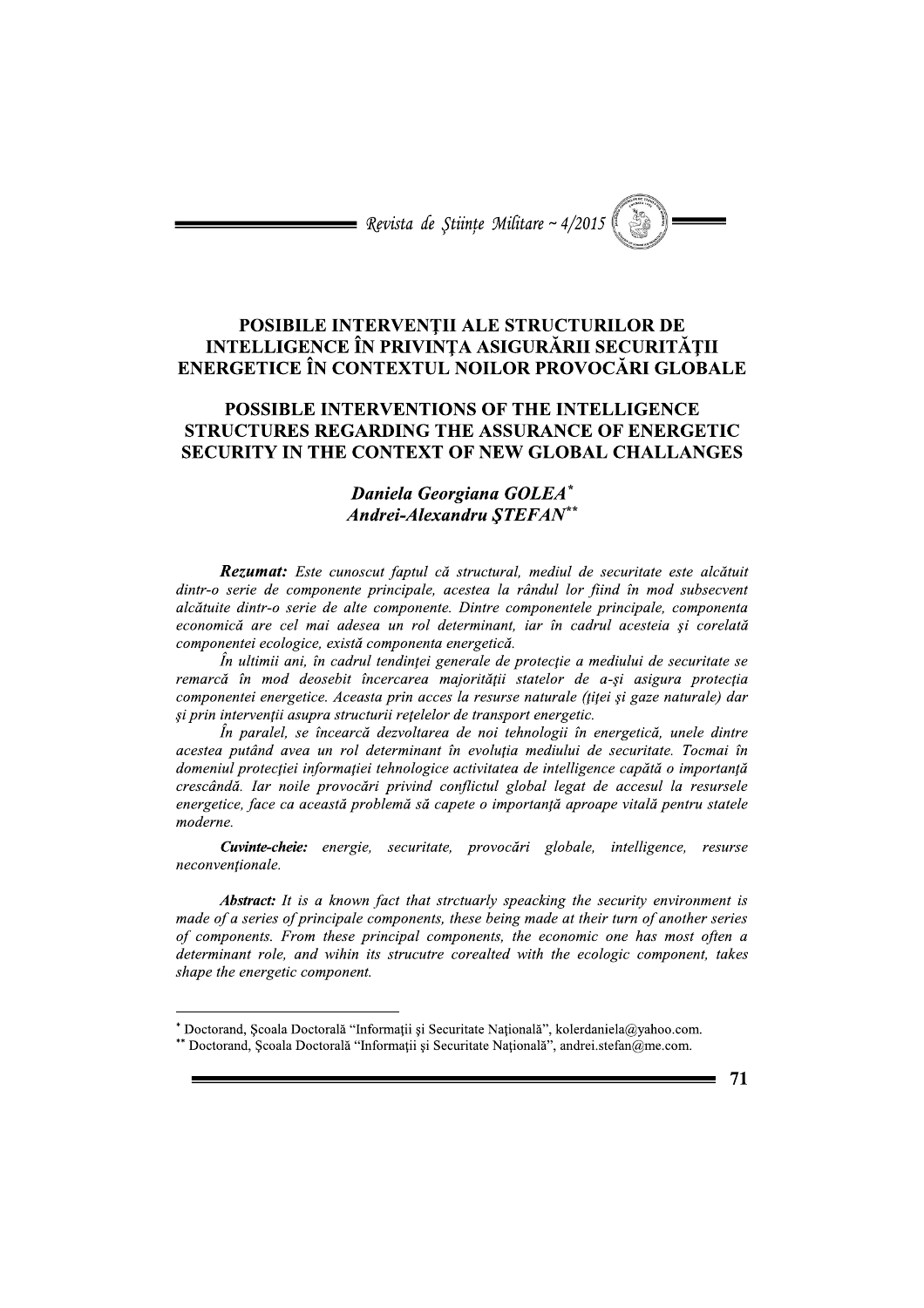

In the last years, within the general scope of environment protection it can be vivdly remarked the tendancy of the majority of the states to assure the protection of their energetic component. This can be attained by access to natural resoirces (oil and natural gases) but also through interventions on the network of energetic transportation.

In paralel, there is an atempt to develop new energetic technologies, some of these having a determinant role on the evolution of the security environment. Especially on the field of information technology protection the intelligence activity receives an incresed importance. The new challenges on the global conflict on access to energetic resources, transforms this issue into a challenge with vital importance for the modern states.

Keywords: energy, security, global provocations, intelligence, non-conventional resources.

 $\blacksquare$ ntroducere

"Într-o lume în schimbare singura constantă este schimbarea" - Colin A. Carnall -

Odată cu debutul sec. XXI a devenit tot mai clar faptul că în cea mai mare parte situatiile conflictuale de pe Glob au drept cauză aspectul accesului la resursele energetice indiferent de modul în care conflictul este justificat oficial.

Devine așadar tot mai evident faptul că o rezolvare unanim acceptabilă a problemei accesului la astfel de resurse, ar putea reprezenta într-o perspectivă apropiată o soluție realistă în vederea detensionării actualei situații globale și odată cu aceasta, încetarea celei mai mari părți a conflictelor.

În acest mod, se va putea crea pentru o perspectivă mai îndepărtată, un climat de securitate mult mai trainic, pentru că soluționarea acestei grave probleme a accesului la resursele energetice<sup>1</sup> de bază, pe care fără teama de a gresi le putem plasa chiar înaintea oricăror altor tipuri de resurse, ar reprezenta în mod practic soluționarea pe fond și trainică a celei mai mari părți a cauzelor conflictuale. Și chiar mai mult decât atât, existența unor resurse energetice în belșug sau măcar suficienta acestora ar permite detinătorului acestor resurse o solutionare mult mai usoară a problemelor legate de alte resurse necesare, de exemplu resursele de apă potabilă (utilizând tehnologii neconventionale - figura 1 si 2), sau resursele financiare care pot fi obținute în urma comerțului cu resursele energetice. Aceasta într-un mediu în care mecanismele competiționale ar deveni conform acestui scenariu, foarte reduse ca importanță.

<sup>&</sup>lt;sup>1</sup> Nestor Lupei, Zestrea energetică a lumii, Editura Albatros, București, 1986.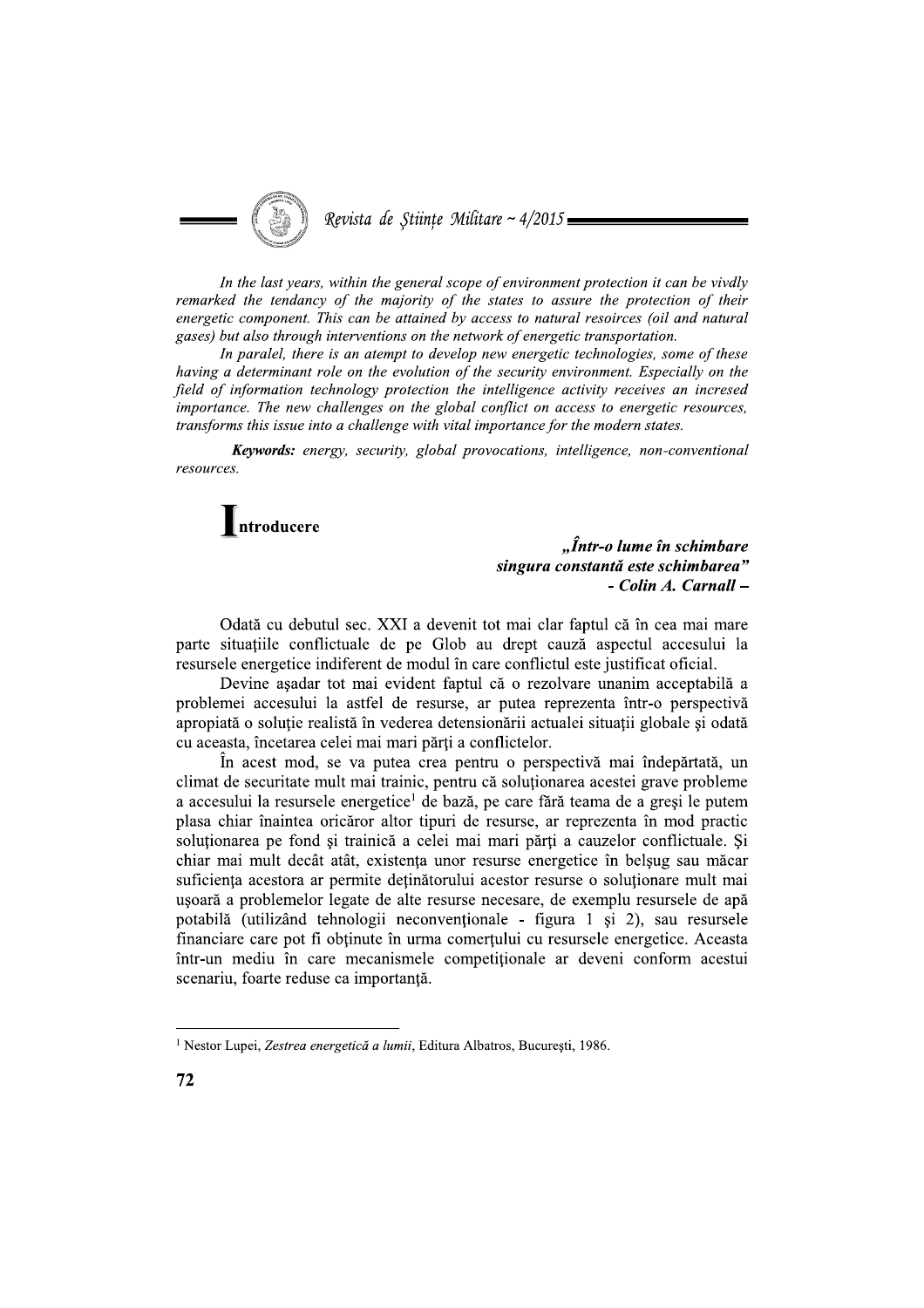$\blacksquare$  Revista de Științe Militare ~ 4/2015

### Strategia energetică a României 2007-2020 în viziunea oficială

Încă din capit. 1, paragraful 1.1 al documentului Strategia Energetică a României 2007-2020<sup>2</sup> (elaborat în 16.05.2007 și aprobat prin Hotărârea nr.1069 din 05.09.2007) se arată că: Obiectivul general al dezvoltării sectorului energetic îl constituie acoperirea integrală a consumului intern de energie electrică și termică în condiții de creștere a securității energetice a țării, de dezvoltare durabilă și cu asigurarea unui nivel corespunzător de competitivitate. Interesant este că la momentul redactării acestui document în cadrul politicienilor români (sau în anturajul acestora) se aflau persoane care aveau mari afaceri personale în domeniul importurilor de gaze naturale și revânzării acestora către statul român, în condiții cel mai adesea nefavorabile statului. Ulterior au apărut și alte documente care au purtat titlul de *strategie*, dar fără ca în conținutul lor să fie realmente niște strategii în adevăratul sens al cuvântului.

Din analiza făcută asupra problemei energetice în cadrul UE, rezultă eterogenitatea strategiilor energetice a statelor-membre UE. Înainte de izbucnirea așa-numitei crize ucrainiene, Italia și Germania susțineau îndeosebi soluția importului de gaze naturale din Rusia, utilizând gazoductul de sub Marea Baltică. O asemenea solutie este în primul rând extrem de periculoasă vulnerabilizând în mod deosebit acest sector strategic (energia) al unor mari puteri europene, și apoi, dar nu în ultimul rând, vine în contra oricărei încercări reale de a realiza o dezvoltare durabilă. O astfel de strategie adoptată de Germania și Italia transformă întreaga Europă într-o zonă dependentă complet de gazul rusesc, deci o regiune extrem de vulnerabilă<sup>3</sup> chiar în sectorul strategic cel mai important: sectorul energetic, iar acest aspect s-a evidențiat foarte clar odată cu izbucnirea crizei din Ucraina. Pe de altă parte, mai intervin aici și politicile economice de monopol/oligopol utilizate de corporații gigant din Franța, Germania, Italia, precum și unele acțiuni dolosive sau practici neloiale, pe care aceste corporații sunt suspectate că le-ar desfășura în mod obișnuit pentru a-și proteja interesele comerciale<sup>4</sup>. Documentul mentionat încearcă să mai facă și o analiză asupra resurselor energetice ale României, trecând în revistă situația unor resurse precum cărbunele, gazul natural, petrolul, posibilitatea construcției de noi hidrocentrale, posibilitatea dezvoltării tehnologiilor nucleare, utilizarea energiilor regenerabile etc.

<sup>&</sup>lt;sup>2</sup> http://www.minind.ro/presa 2007/mai/Strategia 16 mai.pdf, site-ul ministerului economiei

<sup>&</sup>lt;sup>3</sup> Stephen Blank, *Energy, economics and security in Central Asia: Russia and its rivals*, Central Asian Survey Volume 14, Issue 3, 1995, pp. 373-406.

<sup>&</sup>lt;sup>4</sup> Robert Ebel, The Geopolitics of Russian Energy, Center of International and Strategic Studies, 2009.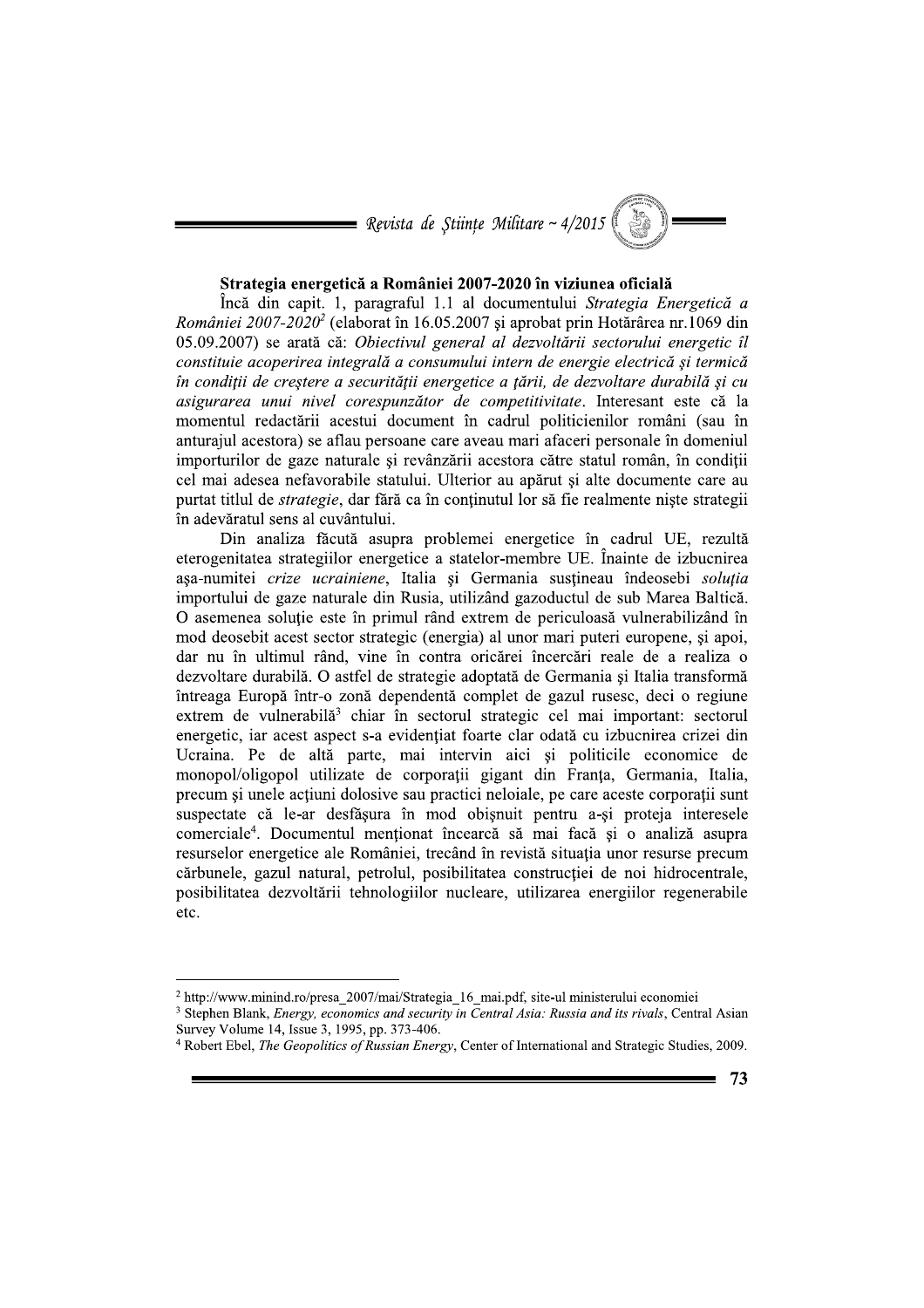

Figura nr. 1. Turbina depresionară Coandă<sup>5</sup>, agregat care se remarcă printr-un randament deosebit. În stânga și la centrul imaginii este prezentată turbina Coandă potrivit brevetului obținut de către C-tin Teodorescu-Țintea sub patronajul direct al lui Coandă.; a se vedea și brevetele RO 41446 din 1960 si RO 42186 din 1959. În dreapta este turbina Tornado potrivit brevetului US4935639, este vorba de o turbină eoliană în care se face aplicarea efectului Coandă având ca rezultat o creștere deosebită a randamentului în ciuda dimensiunilor reduse ale dispozitivului.

Față de acest document, fără a intra în amănunte, putem preciza următoarele:

• *Strategia Energetică a României 2007-2020* nu face o evaluare corectă a resurselor energetice românești, subevaluând resursele de gaze naturale, petrol și uraniu, prezentându-le în mod eronat ca fiind *aproape epuizate*;

• Documentul aproape că face abstractie de un imens bazin de resurse energetice, platoul continental al Mării Negre;

• În domeniul energiilor regenerabile, documentul menționat nu face referire decât la câteva categorii de astfel de resurse, omițând însă principalele surse regenerabile;

• Se fac aprecieri exagerate și nerealiste privind capacitatea României (în contextul actualelor resurse și strategii) de a-și acoperi integral necesarul în energie, ba chiar de a mai deveni în plus și exportator de energie către țările vecine;

• În text, sunt însiruite o serie de intenții și unele lucruri ce par a fi obiective, dar fără a fi precizate concret resursele și modul în care vor fi utilizate;

• Se vorbeste despre necesitatea retehnologizării termocentralelor dar nu se specifică în ce anume ar trebui să constă această retehnologizare în mod concret;

• În ansamblu, "Strategia energetică a României" nu constituie de fapt o strategie ci mai curând o însiruire de date (multe dintre acestea eronate sau cel

<sup>&</sup>lt;sup>5</sup> Lucian Stefan Cozma, *New technologies in aerospace engineering and their applications for* Unmanned Aerial Vehicle (UAV), comunicare stiințifică în cadrul Conferinței Internaționale Strategii XXI - Tehnologii - aplicații militare, simulare și resurse, U.N.Ap., București, 2011.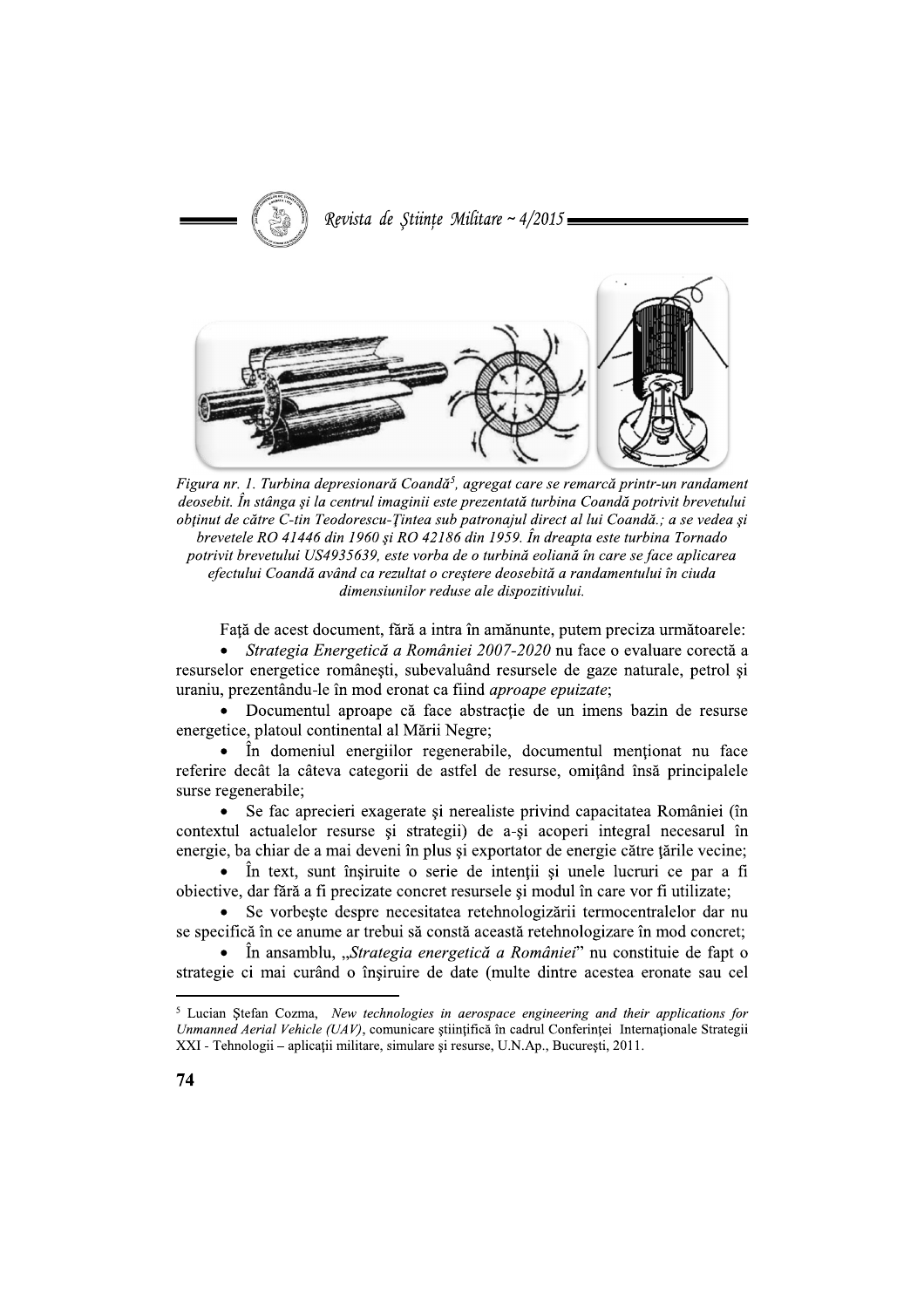$\blacksquare$  Revista de Științe Militare ~ 4/2015

puțin inexacte) lipsind finalmente exact indicarea drumului de parcurs și a modului în care urmează a se face în concret aceasta, care sunt resursele și cum ar trebui utilizate, pe scurt: o strategie. Ceea ce lipseste cu desăvârșire din acest document este exact strategia.



Figura nr. 2. Exceptionalul generator de aburi<sup>6</sup> al inginerului Traian Vuia, invenție care încă poate avea importante aplicații în viitor

Aproximativ aceleasi critici se pot aduce si documentelor ulterioare care tratează aceeași problematică:

Strategia Națională pentru Dezvoltare Durabilă a României Orizonturi 2013-2020-2030 elaborată de Guvernul României<sup>7</sup>, Ministerul Mediului și Dezvoltării Durabile, Centrul Național pentru Dezvoltare Durabilă în conformitate cu Programul Națiunilor Unite pentru Dezvoltare, (București 2008);

Strategia natională în domeniul energiei regenerabile, dir. gen. Alexandru Săndulescu, Direcția Generală Energie, Petrol și Gaze din Ministerul Economiei<sup>8</sup>, și altele<sup>9</sup>.

O serie de studii<sup>10</sup> întocmite relativ recent în România prezintă aceleași importante lipsuri:

Nu abordează problema din perspectivă tehnologică, în sensul de a face trimitere la tehnologii cu adevărat noi și care ar putea aduce soluții concrete la problemele invocate:

- Iși mențin analiza într-o sferă mult prea generală și abstractă;
- Nu vin cu soluții concrete și imediat aplicabile.

<sup>&</sup>lt;sup>10</sup> Colectiv autori sub coordonarea prof. univ. dr. Silviu Negut, Orientări privind securitatea energetică a României, studiu prezentat în cadrul conferinței SPOS 2008, București 2008.



<sup>&</sup>lt;sup>6</sup> Ibidem.

<sup>7</sup> http://strategia.ncsd.ro/

<sup>&</sup>lt;sup>8</sup> http://www.armandconsulting.eu/documente/strategia.pdf

<sup>&</sup>lt;sup>9</sup> Colectiv autori, coordonator Constantin Ciupagea, Direcții strategice ale dezvoltării durabile în România, Institutul European din România, 2006.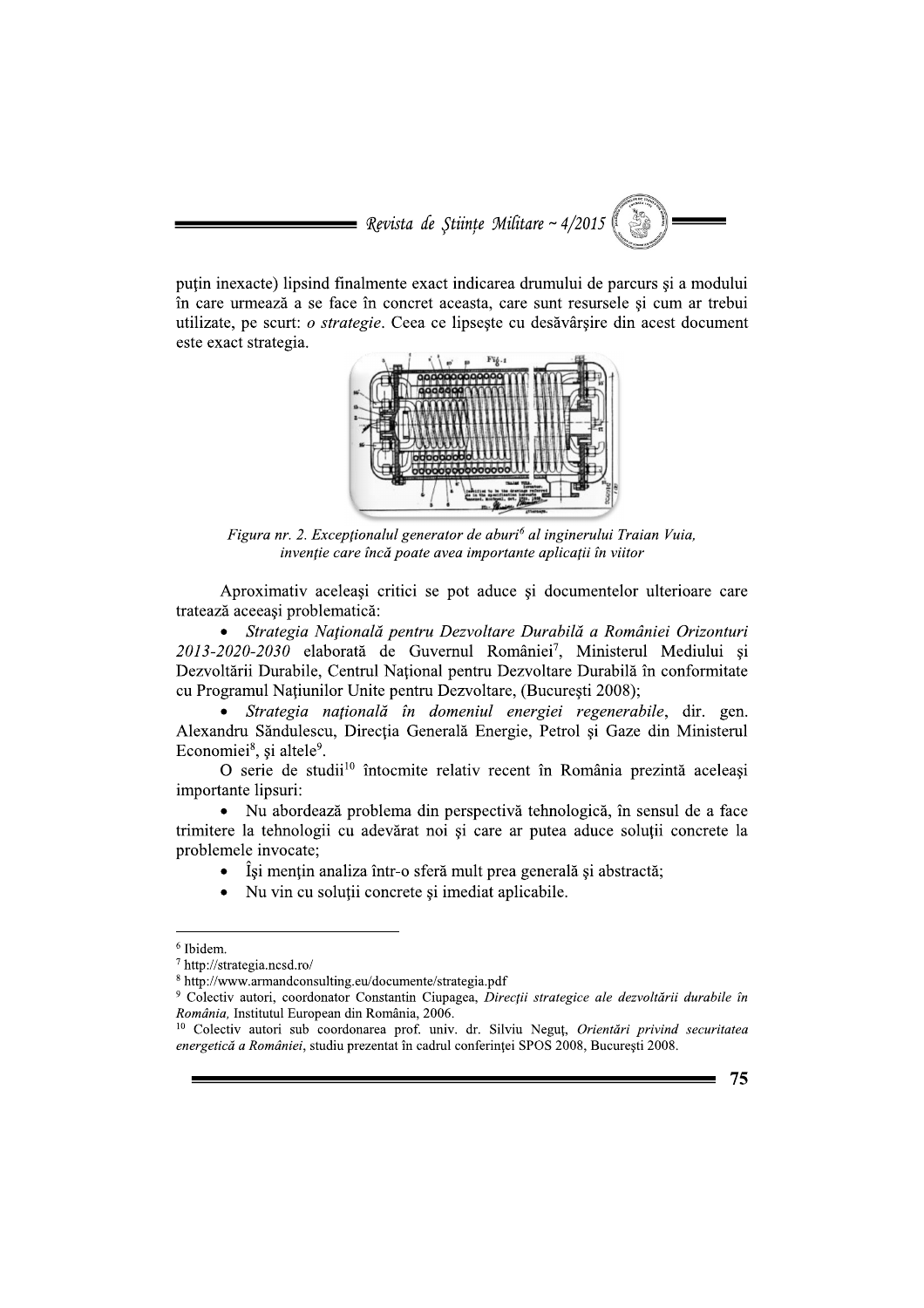

Desi toate aceste documente vorbesc despre *dezvoltare durabilă*, aceasta în realitate nu poate fi realizată cu adevărat decât dacă și numai dacă:

Sunt corespunzător gestionate resursele informaționale din domeniul informației tehnologice, activitate specifică structurilor de intelligence;

• Sunt utilizate exclusiv resurse măcar parțial regenerabile;

 $\bullet$ Costurile necesare extragerii/conversiei/stocării, sunt reduse până la neglijabil:

• Activitatea de extragere/conversie energetică poate fi realizată chiar și la nivel privat, individual, eliminând astfel necesitatea dependenței persoanelor față de un furnizor/ distribuitor central;

Asigurarea energiei electrice și termice să nu presupună practic alte cheltuieli decât cele legate de achizitionarea echipamentelor necesare si întretinerea acestora:

• Functionarea acestor echipamente să nu presupună niciun fel de influență nocivă asupra ecosistemului, sub nicio formă.

Astfel de obiective nu pot fi atinse la ora actuală decât în cazul utilizării informatiei tehnologice clasificate, iar astfel de actiuni nu pot fi realizate sau/si controlate decât de către aparatul de *intelligence*.

### Informația tehnologică clasificată și importanța structurilor de intelligence

În urma unei analize asupra mediului global contemporan rezultă că în momentul de față ne aflăm angrenați în cadrul unei mari confruntări economice. Această confruntare a venit practic ca o continuare și chiar o diversificare a fostului Război Rece, iar în special după 1990 au început tot mai mult să prindă contur caracteristicile unui război global completamente atipic, care deja nu mai seamănă cu nimic din tiparele Războiului Rece: o confruntare globală ce este compusă dintro multitudine de forme de conflict. Dintre aceste forme diverse iese în special în evidență confruntarea economică, aceasta implicând parțial și activitățile de spionaj economic dar totodată și o amplă confruntare multidimensională<sup>11</sup>: mediatică, energo-informatională și informatică, cybernetică, psihologică/psihotronică etc. Unul din mediile în care se duc cele mai dure confruntări este însă mediul informational si alături de acesta, cel informatic si cybernetic. Miza este reprezentată în acest caz de informația tehnologică.

Deoarece aplicarea de noi tehnologii presupune o atentă gestionare a informației tehnologice secretizate (clasificate) în cadrul schemei structurale și

<sup>&</sup>lt;sup>11</sup> Lucian Ștefan Cozma, Agresiunea geofizică- intervențiile artificiale asupra factorilor de mediu, lucrare dizertație la Universitatea Națională de Apărare, București, 2012.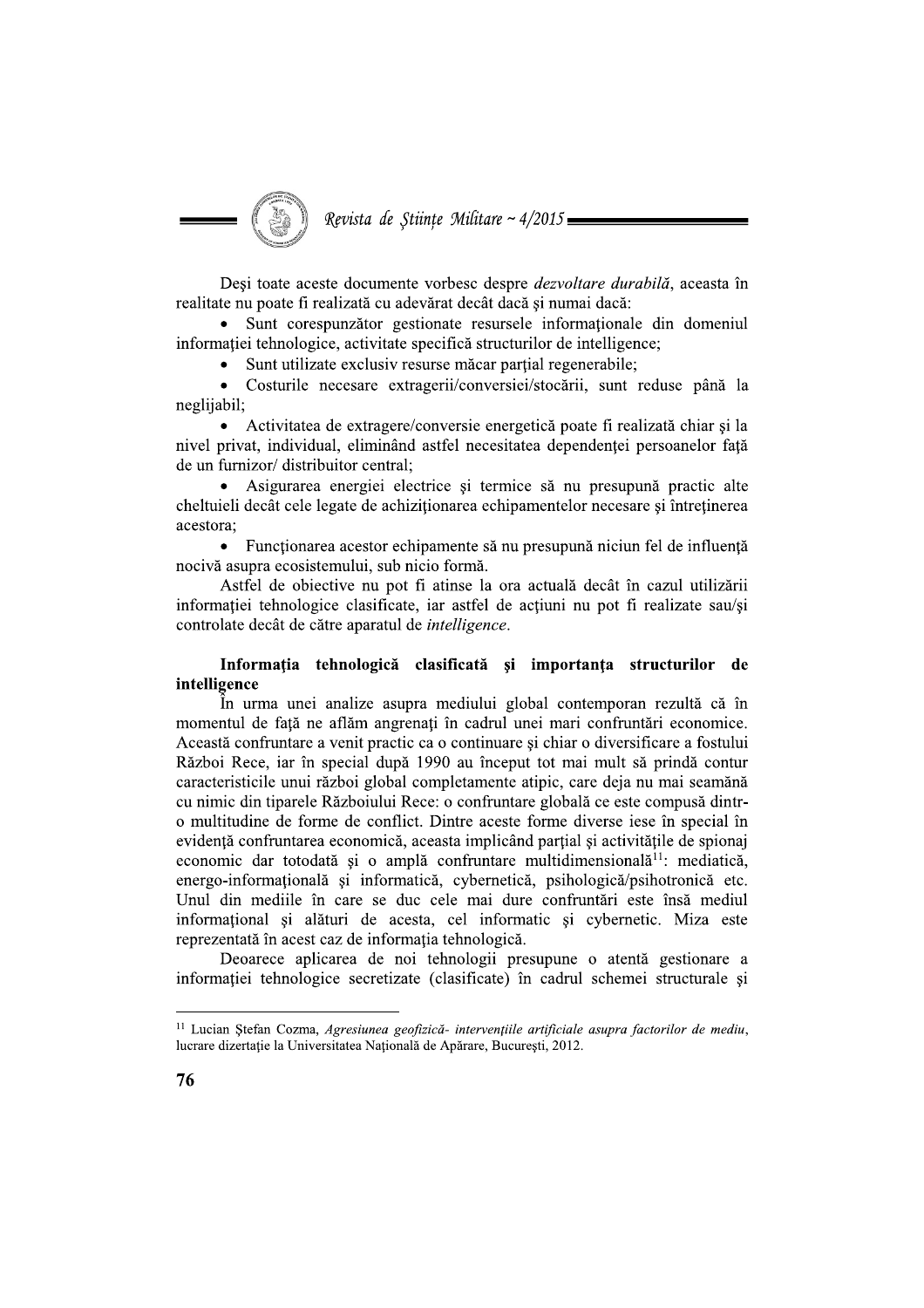= Revista de Științe Militare ~  $4/2015$ 

functionale a interventiilor strategice în mediul economic, un rol foarte important lar avea fără îndoială aparatul de intelligence și operațiile sale specifice. Din analiza situatiei realizată din perspectiva activității de intelligence, în momentul de fată pentru o parte din actorii scenei internaționale rezolvarea necesităților de securitate direct legate de accesul la resursele energetice nu se poate face în principal decât prin acte de agresiune cum ar fi:

Acapararea prin fortă (militară sau alte forme de exprimare a fortei în relatiile internationale) a acelor bazine petroliere sau/si pungi de gaze naturale, actiuni cel mai adesea atât de evidente încât informatia circulă nu doar la nivelul de intelligence ci si în mass-media;

• Politici financiare și de concurență neloială ce vizează în principal o acaparare abuzivă a unor piețe globale aplicând regimuri de monopol sau oligopol, dar și menținerea unui astfel de statu-quo; în acest domeniu, structura de intelligence joacă un rol esential deoarece este singura fortă capabilă să penetreze informativ un aparat atât de bine protejat precum este cel financiar-bancar;

• O exploatare discretionară a unor resurse naturale ce apartin de fapt în mod legal si legitim unor state relativ subdezvoltate, aceasta putându-se face în principal prin coruperea autorităților din statele respective și obținerea în acest fel a unor concesionări în conditii foarte convenabile statului-agresor; în acest domeniu, structurile de intelligence pot veni cu acțiuni și rezultate (în special în plan informational) foarte eficace:

• Acțiuni speciale și ferme de protejare a informației tehnologice, prin aplicarea unor standarde speciale de clasificare a informației și astfel, împiedicarea accesului public la orice fel de informatii legate de progresul stiintific si perfectionarea tehnologică reală din domeniul energeticii; potrivit unei astfel de conceptii asigurarea stării de securitate la nivel global dar si la nivel intern, nu s-ar putea asigura decât numai prin îndepărtarea informației tehnologice și de knowhow de marii investitori industriali, astfel încât aceștia să nu aibă cunoștință câtuși de puțin de existența unor tehnologii nepetroliere (impropriu denumite "neconvenționale"); este evident faptul că, pentru realizarea activităților de cercetare-dezvoltare, progresiste, va fi necesară declasificarea strict controlată a unei părți din cadrul informației tehnologice, iar selectarea acesteia și modul de asigurare a accesului la ea a utilizatorilor industriali nu poate fi decât de apanajul structurii de intelligence;

În contextul noilor realități contemporane și a celor care se pot prognoza pentru un viitor relativ apropiat, o astfel de politică agresivă apare ca profund eronată și în final chiar generatoare de insecuritate. Aceasta, deoarece: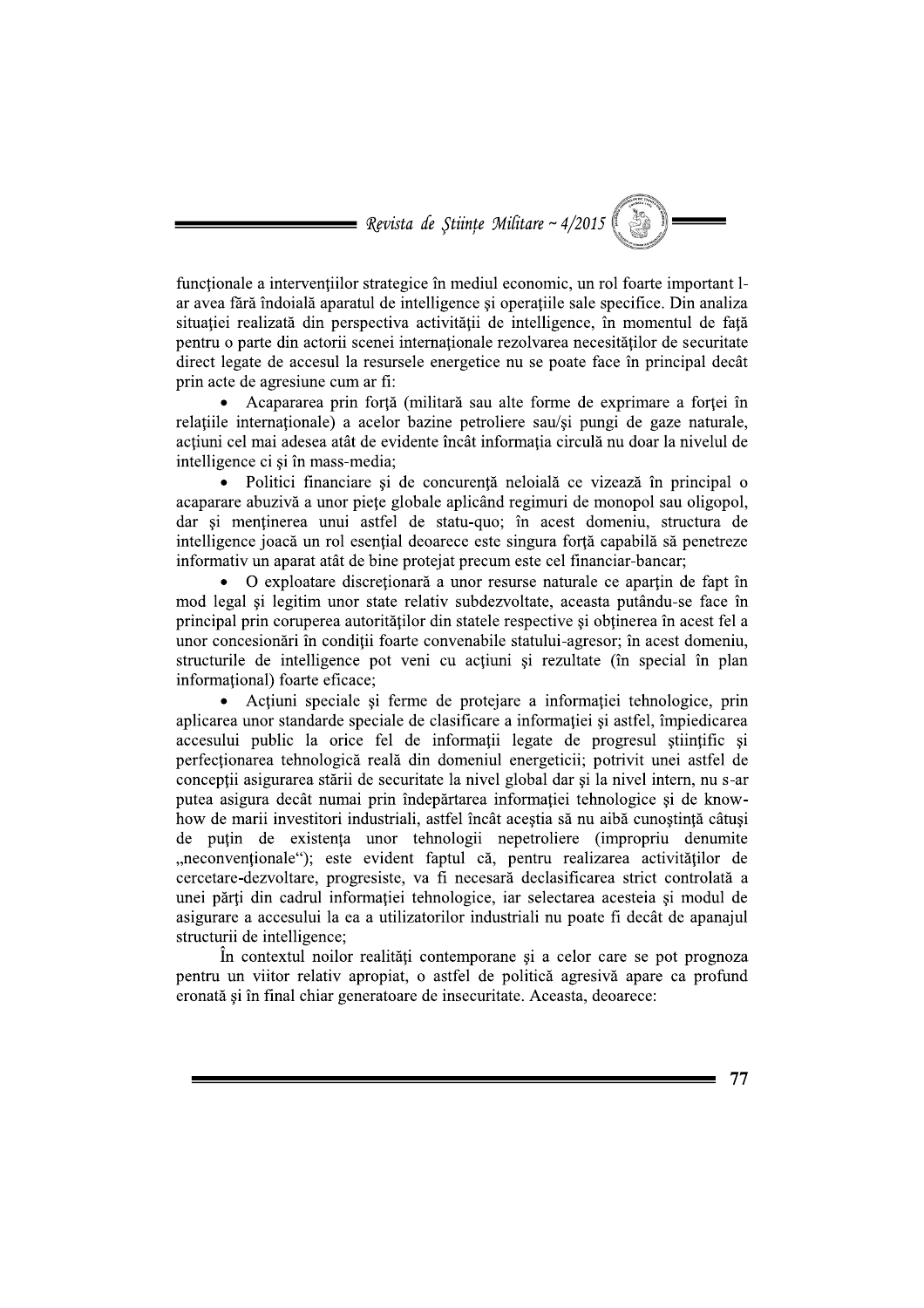Revista de Stiințe Militare ~  $4/2015$ 

• Nu ar duce decât la o agravare a conflictelor deja existente dar si la generarea permanentă a unora noi, lăsând loc apariției unor situații impredictibil periculoase de escaladare a situației;

• Continuarea actelor abuzive de sustragere prin măsuri dolosive sau chiar de forță a resurselor care aparțin de drept altor națiuni, nu va putea fi decât izvorul unor adânci nemultumiri și astfel, o sursă permanentă de litigiu și insecuritate;

• Se mai poate totodată considera că o mentinere fortată (împotriva mersului firesc al dezvoltării științifice și tehnologice) a tehnologiilor bazate pe exploatarea dar si prelucrarea în diverse moduri a carburantilor-fosili, nu va putea conduce decât la un parcurs descendent al lumii, deoarece o ascundere totală a informațiilor referitoare la dezvoltarea tehnologică nu poate însemna decât stagnarea cursului progresist și dezvoltării generale a lumii;

• Desi nu în ultimul rând, mai putem observa că promovarea publică a unor pretinse tehnologii nepetroliere ce sunt încă prea costisitoare sau chiar complet lipsite de fiabilitate, reduce astfel de alternative la imposibil, datorită caracterului lor necompetitiv, cel puțin într-o perspectivă nu mai mare de câteva zeci de ani.

#### Solutii care implică activitatea de intelligence

Tinând cont de cele arătate anterior, devine pe zi ce trece tot mai probabil ca soluționarea conflictelor provocate de criza energetică să nu poată fi adusă în momentul de față decât prin:

• Declasificare atent controlată și parțială a unor informații tehnologice în scopul de a permite o reducere treptată a consumului global de carburanți-fosili; în acest caz ar fi necesară o atentă gestionare a informatiei tehnologice (actualmente clasificată) la nivel de intelligence;

Perfectionarea tehnologiilor aplicate în domeniul extragerii și conversiei eficace a energiei aflate la nivelul factorilor de mediu<sup>12</sup>, cum ar fi electricitatea atmosferică și cea din scoarța terestră, dar totodată și utilizarea unor surse termice naturale, cum ar fi sursa solară, cea geotermală, energia cinetică a apelor curgătoare, dar și a valurilor și a vântului (figura 1), obținerea unei conversii directe la un randament îmbunătătit a energiei radiante solare etc: fiind cunoscut faptul că încă de la mijlocul secolului trecut s-au obținut progrese remarcabile în aceste tehnologii care din păcate au fost îndepărtate din atentia investitorilor industriali și a publicului larg și ulterior clasificate unele dintre ele;

• O continuă perfecționare în domeniul grupurilor de forță și a celor de antrenare capabile să dezvolte puteri mari; se pot avea în vedere unele grupuri de forță neconvenționale ce funcționează la un bun randament și ar putea fi folosite

 $12$  Idem.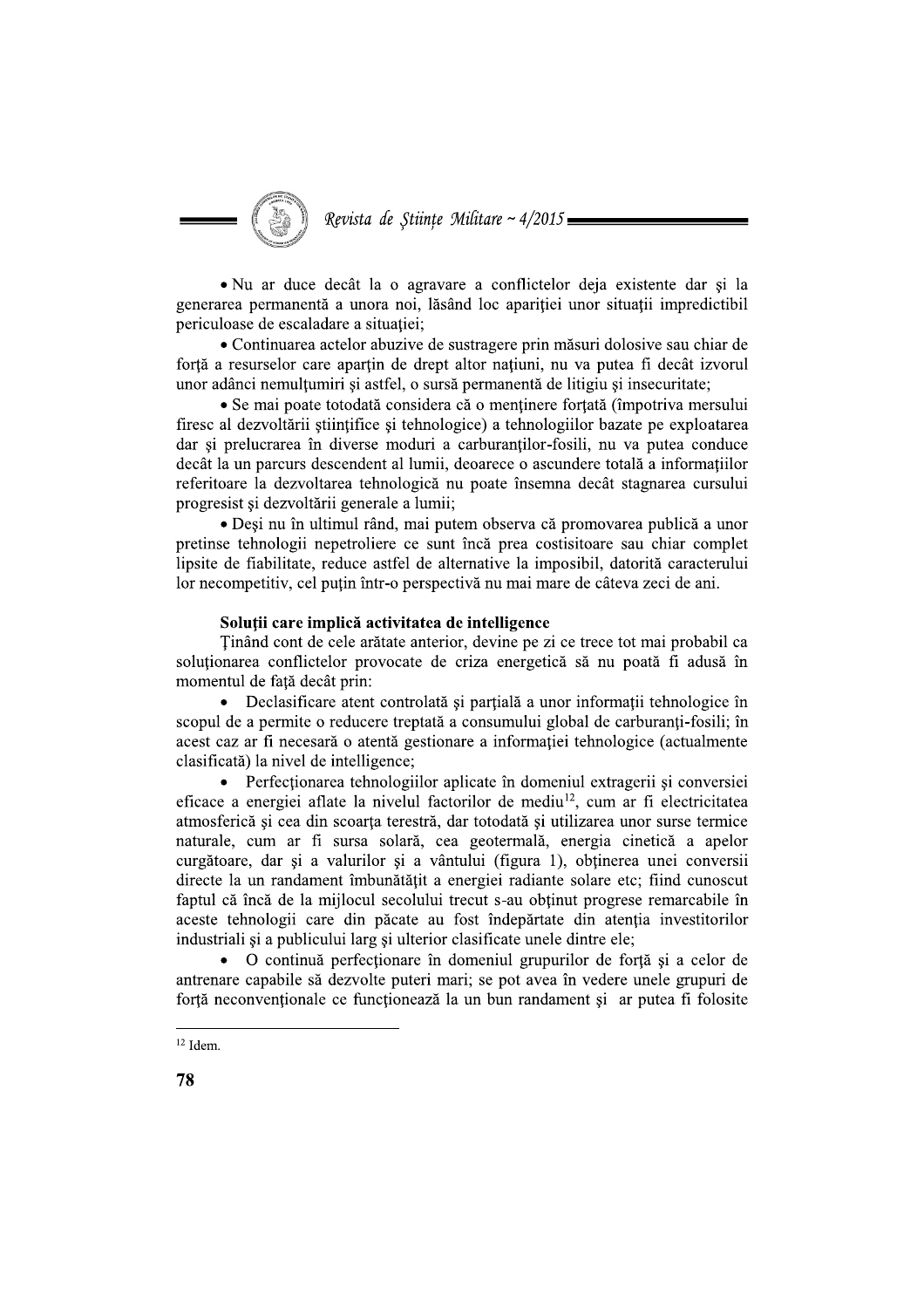= Revista de Științe Militare ~  $4/2015$ 

pentru antrenarea unor generatoare electrice de tipul dinamurilor, alternatoarelor sau generatoarelor electrostatice capacitive ori de alt tip, a modelelor perfectionate de generatoare homopolare etc; în acest domeniu, informatia tehnologică clasificată deținută de statul român este foarte bogată, structurile de intelligence putând aduce asadar solutii foarte valoroase:

Perfecționarea sistemelor destinate stocării energiei sub o formă sau alta dar si perfectionări aduse miiloacelor destinate transportului și distributiei energiei către utilizatori, de asemenea obtinerea de metode si tehnici de economisire dar si îmbunătățire a performanțelor unor aparate de consum industriale sau casnice;

Punerea la punct a unor tehnologii noi care să permită utilizarea la un randament mult mai bun al carburanților fosili cei mai ieftini, cum ar fi cazul cărbunilor inferiori și astfel obținerea unei scăderi semnificative a consumului; din această perspectivă, România deține (la nivel de intelligence) încă din anul 1969 o serie de valoroase informatii tehnologice (clasificate) care pot prezenta în anumite conditii o importantă strategică;

· Stabilirea unei tehnologii îndeajuns de fiabile în scopul de a permite utilizarea în condiții de securitate a energiei de fuziune nucleară; deocamdată informațiile tehnologice în acest domeniu sunt încă foarte sărace și doar serviciile ruse de intelligence ar putea avea acces la ele, în contextul în care Rusia are cele mai avansate cercetări în acest domeniu;

Perfectionarea tehnologiei clasice a conversiei energiei nucleare bazată pe fenomenul de fisiune nucleară, urmărindu-se scăderea costurilor dar și o creștere a siguranței în exploatarea centralelor (termo)nucleare; în acest domeniu, informatia tehnologică clasificată este mult mai abordabilă dar utilizarea acesteia implică probleme juridice deloc simple:

Perfectionarea tehnologiilor bazate pe utilizarea surselor cu radioizotopi dar si a celor bazate pe absorbirea radiației nucleare și utilizarea pentru construirea acestor surse, a deseurilor nucleare care astfel ar fi reciclate si utilizate în energetică; în acest domeniu structurile de intelligence pot avea un rol foarte important gestionând informatiile legate de producerea, circulatia și depozitarea materialelor nucleare si radioactive:

• Perfectionarea tehnologiei celulelor fotovoltaice în scopul ieftinirii acesteia dar si a cresterii parametrilor specifici raportati la unitatea de suprafată, dar și compactizarea acestor celule fotovoltaice și nu în ultimul rând amplasarea lor pe structuri flexibile în locul celor rigide; acesta este un domeniu în care informația tehnologică în genere nu mai este clasificată dar nici nu s-au făcut eforturi în vederea colectării și centralizării acestor informatii:

Realizarea de noi tipuri de captatoare eoliene, cu un randament corespunzător îmbunătățit și care totodată să fie și mult mai compacte; o soluție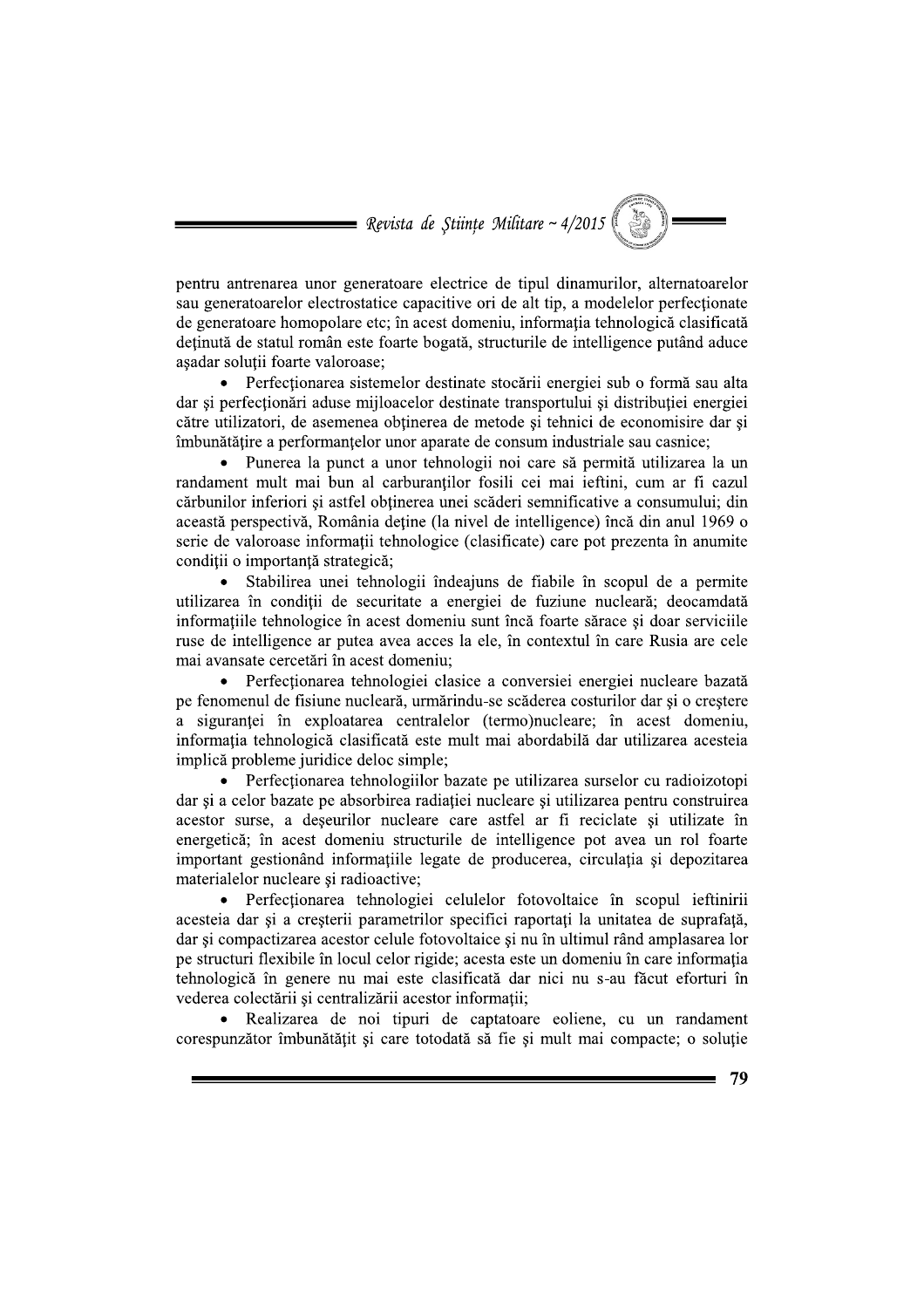tehnologică în acest sens ar putea fi reprezentată de aplicarea *efectului Coandă* și astfel, realizarea de turbine eoliene întubate având un diametru de peste 25 de ori mai mic decât al turbinelor clasice; încă de la debutul anilor 70 în cadrul informatiilor clasificate din România au existat astfel de proiecte (de obicei semnate de Henri Coandă) iar utilizarea (sub controlul aparatului de intelligence) acestor informații tehnologice ar putea conduce la obținerea de performanțe industriale:

Perfectionari aduse grupurilor de forta din categoria masinilor termice,  $\bullet$ realizate prin mărirea randamentului de transformare a energiei termice în energie cinetică sau alte forme de energie utilă și totodată scăderea consumului, dar si posibilitatea folosirii unor carburanți nerafinați, mai ieftini, eventual a unor amestecuri de carburanți;

Punerea la punct a unor dispozitive care să permită utilizarea energiei magnetice<sup>13</sup> dar totodată și perfectionarea motoarelor electrice cunoscute la ora actuală; și în acest domeniu, încă din anul 1973 România a obținut performanțe remarcabile iar declasificarea controlată (prin intelligence) a informatiei tehnologice ar putea aduce rezultate remarcabile;

• Punerea la punct a unor grupuri de forță bazate pe principii cu totul noi fată de grupurile de fortă clasice, de pildă prin utilizarea tehnologiei aerodepresive Coandă sau a tehnologiei vacuumpropulsiei (R.Liciar)<sup>14</sup>; și în acest caz, la nivel de intelligence încă de la jumătatea anilor 50 se găsește informația tehnologică clasificată:

• Tehnologii de conversie a energiei eliberate în procesul de resociere atomică a oxigenului-radical în reactie cu azotul activ, adică azotul ionizat; informatiile clasificate în acest caz sunt detinute la ora actuală în special de către serviciile de intelligence americane;

Tehnologii destinate utilizării apei și hidrogenului drept principal carburant; informația tehnologică în această privință este deținută chiar și de către România;

· Folosirea metodei sonicității (potrivit invențiilor lui G. Constantinescu) în scopul generării, stocării si transportului energiei în conditii de economicitate.

Printre beneficiarii aplicării unor astfel de măsuri la nivelul sistemului energetic national putem enumera:

• Orice categorie de consumatori de energie alături de întreaga populație;

<sup>&</sup>lt;sup>13</sup> Lucian Stefan Cozma, Stiința Secretă, Editura Obiectiv, Craiova, 2010.

<sup>&</sup>lt;sup>14</sup> Lucian Stefan Cozma, articolul Tehnologia vacuum-propulsiei- concept și aplicații, în Buletinul Academiei Fortelor Aeriene nr. 3/2014.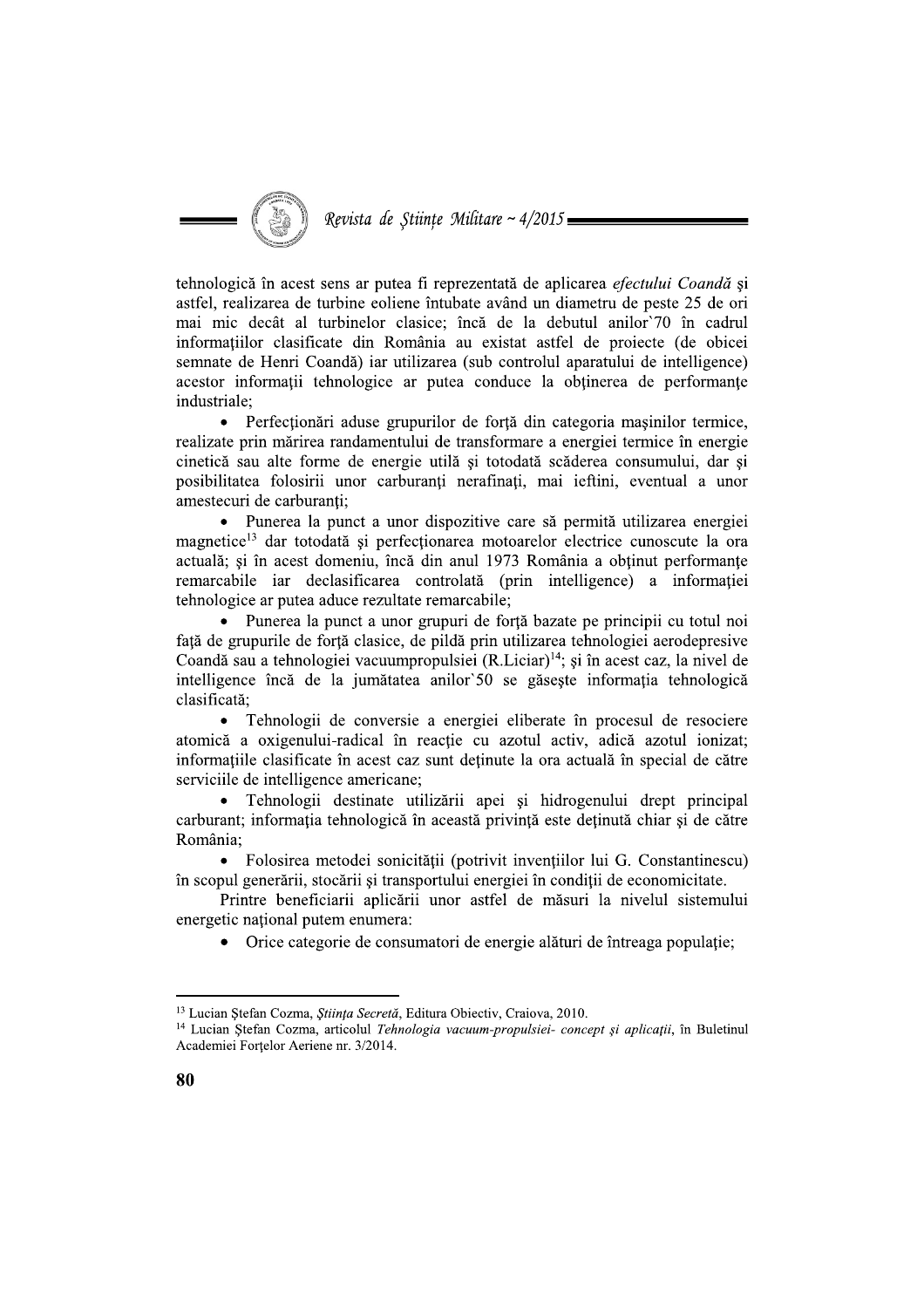= Revista de Științe Militare ~  $4/2015$ 

Institutiile politice de la nivel central, care fac administrarea Bugetului de stat si care ar avea astfel capacitatea înregistrării de mari economii în cadrul cheltuielilor bugetare; odată cu aceasta ar crește corespunzător resursele bugetare ce ar deveni disponibile altor sectoare strategice, de pildă sectorul militar, medicosanitar, învățământ, etc;

• S-ar putea înregistra o scădere importantă a cheltuielilor și mai ales încetarea importurilor de carburanți-fosili; fapt ce ar avea drept imediată consecință o crestere importantă a nivelului general de trai dar și o creștere a cotației monedei nationale.

Aplicarea unor asemenea proiecte ar cuprinde în principal următoarele etape:

la nivelul structurilor de intelligence și prin cooperare cu grupuri  $1)$ formate din oameni de stiintă selectionati, se face o cercetare tehnologică si o analiză prealabilă, incluzând teste de laborator dar și altfel de activități experimentale sau/si demonstrative; această fază prealabilă nu trebuie confundată cu etapa de cercetare fundamentală din cadrul activității de cercetare stiințifică, fiind de fapt doar o activitate a structurilor de intelligence destinată identificării și selectării soluțiilor cele mai potrivite;

 $(2)$ rămânând la nivelul structurilor de intelligence, urmează a se stabili o echipă de lucru destinată exclusiv proiectului pentru care s-a executat activitatea de cercetare, iar activitatea acestei echipe va fi supusă regulilor generale de strictă compartimentare și distribuire a competențelor în scopul de a proteja bine informatia tehnologică;

 $3)$ ulterior, se va putea trece la construirea unor prototipuri experimentale având de preferintă un gabarit mai mare, cu scopul testării capacității de lucru și performantelor aplicate la un nivel industrial:

în cadrul etapei următoare se face selectarea personalului de lucru  $\Delta$ special destinat aplicațiilor industriale avute în vedere; va fi necesar ca acest personal să fie în întregime supus regimului de lucru militarizat, urmând a fi izolat atât din punct de vedere administrativ cât și punctul de vedere al spațiului de lucru, față de toți ceilalți lucrători ai diverselor întreprinderi unde se realizează aplicații ale tehnologiei respective;

în fine dar nu în ultimul rând, este necesară și o adaptare a  $5)$ infrastructurii pentru aplicarea noilor tehnologii.

#### Concluzii

Sub aspectul resursei informationale dar și din perspectiva juridică, putem deja trage o serie de concluzii preliminare:

· dispunem de resursa informatională, adică informatia tehnologică și de know-how;

81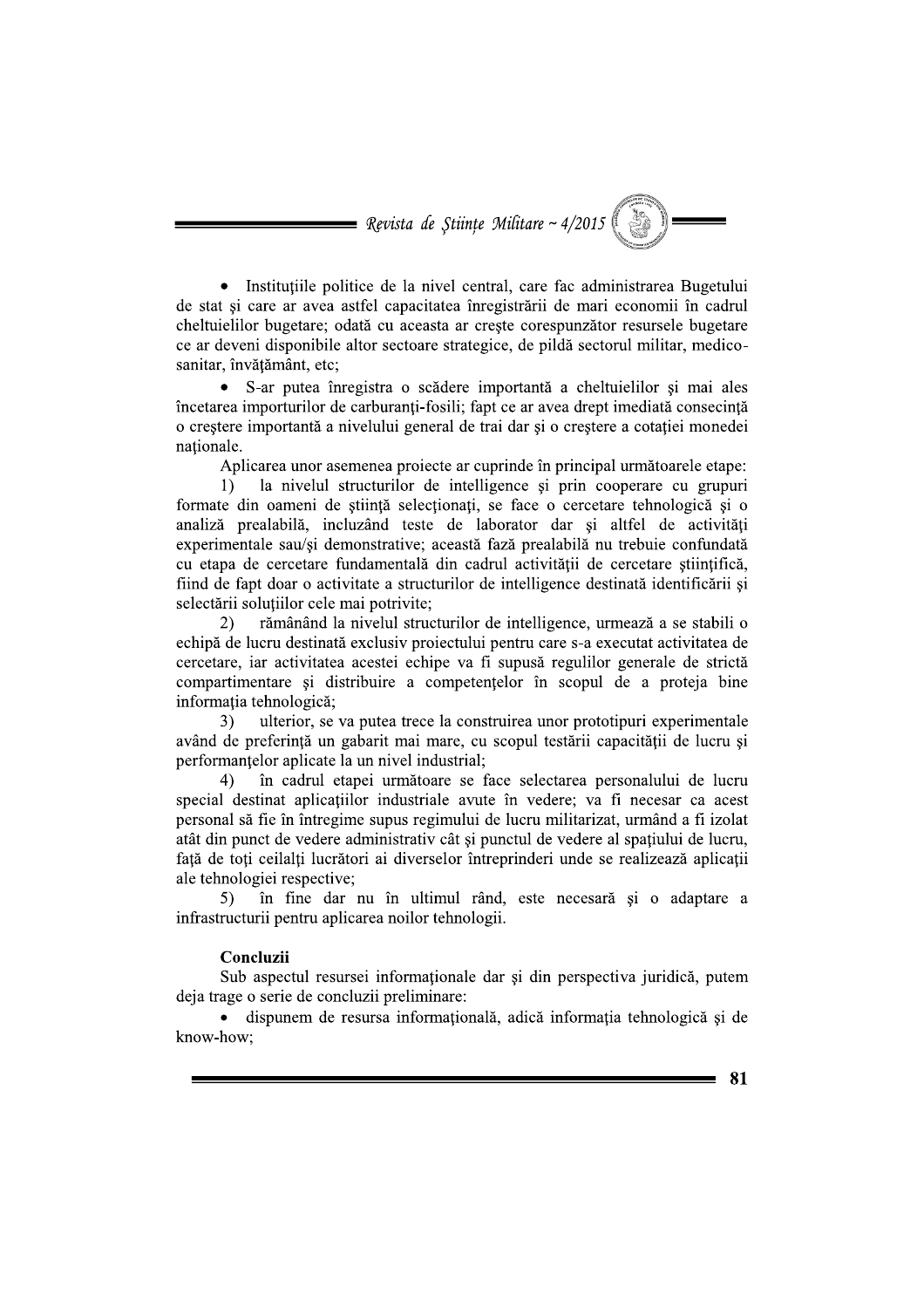Revista de Stiințe Militare ~  $4/2015$ 

• totodată statul român sau persoane de cetățenie română dețin proprietatea intelectuală asupra invențiilor ce ar trebui să fie aplicate;

- există în principiu resursele naturale necesare;
- deja avem infrastructura necesară dezvoltării unei asemenea activități;
- retehnologizarea discutată aici este necesară și de perspectivă apropiată.

În ceea ce priveste situația mediului de securitate în care ar trebui să aibă loc actiunile preconizate de noi, putem concluziona astfel:

Climatul de securitate este foarte tensionat în momentul de fată. Evoluțiile situației pot fi grave și imprevizibile ca deznodământ, iar aceasta reprezintă o vulnerabilitate actuală a oricărui stat în domeniul securității la nivel global. Chiar dacă din punct de vedere cel putin moral apartenenta la o aliantă politico-militară (cum este NATO) oferă impresia garantării unor elemente de securitate, în cazul adâncirii actualei crize până la nivelul confruntării deschise și eventual a escaladării ulterioare, în această perspectivă este foarte puțin probabil să mai aibă vreo valoare angajamentele asumate de partenerii actualelor alianțe sau coaliții. Caz în care fiecare stat se va baza pe resursele proprii. Una din aceste resurse este fără îndoială resursa informațională gestionată la nivelul structurilor de intelligence:

Putem afirma că la ora actuală există totuși soluții, atât politice și legislative, cât și administrativ-organizatorice dar mai ales tehnologice, care să permită buna funcționare a sistemului energetic cu investiții și cheltuieli minime și complet independent față de resursele energetice externe. În cadrul acestui proces de adaptare, structurile de intelligence ar avea un rol major pentru că la nivelul lor s-ar face administrarea informației tehnologice clasificate;

Admitând cazul utilizării de tehnologii noi pentru care este deja detinută informația tehnologică și documentația de know-how, inclusiv proprietatea intelectuală, se vor putea realiza relativ repede și cu costuri destul de reduse, atât grupuri de forță mult mai performante destinate (re)motorizării tehnicii de luptă dar și generatoare apte de a înzestra consumatorii din toate categoriile. Gestionarea informatiilor tehnologice aplicate în aceste cazuri nu poate fi decât de competența aparatului de intelligence:

Din perspectiva celor arătate mai sus devine necesară organizarea prin intermediul structurilor de intelligence unor echipe pluridisciplinare care să facă evaluarea potentialului energetic national în sensul utilizării tuturor resurselor naturale legate de căldura din aer, apă ori sol, electricitatea din sol si din aer etc;

• Evolutia recentă dar si caracterul tot mai imprevizibil al situatiei politicomilitară regionale (zona extinsă a Mării Negre) și globale ne avertizează că este cazul să grăbim luarea măsurilor ce s-au amintit la punctele precedente.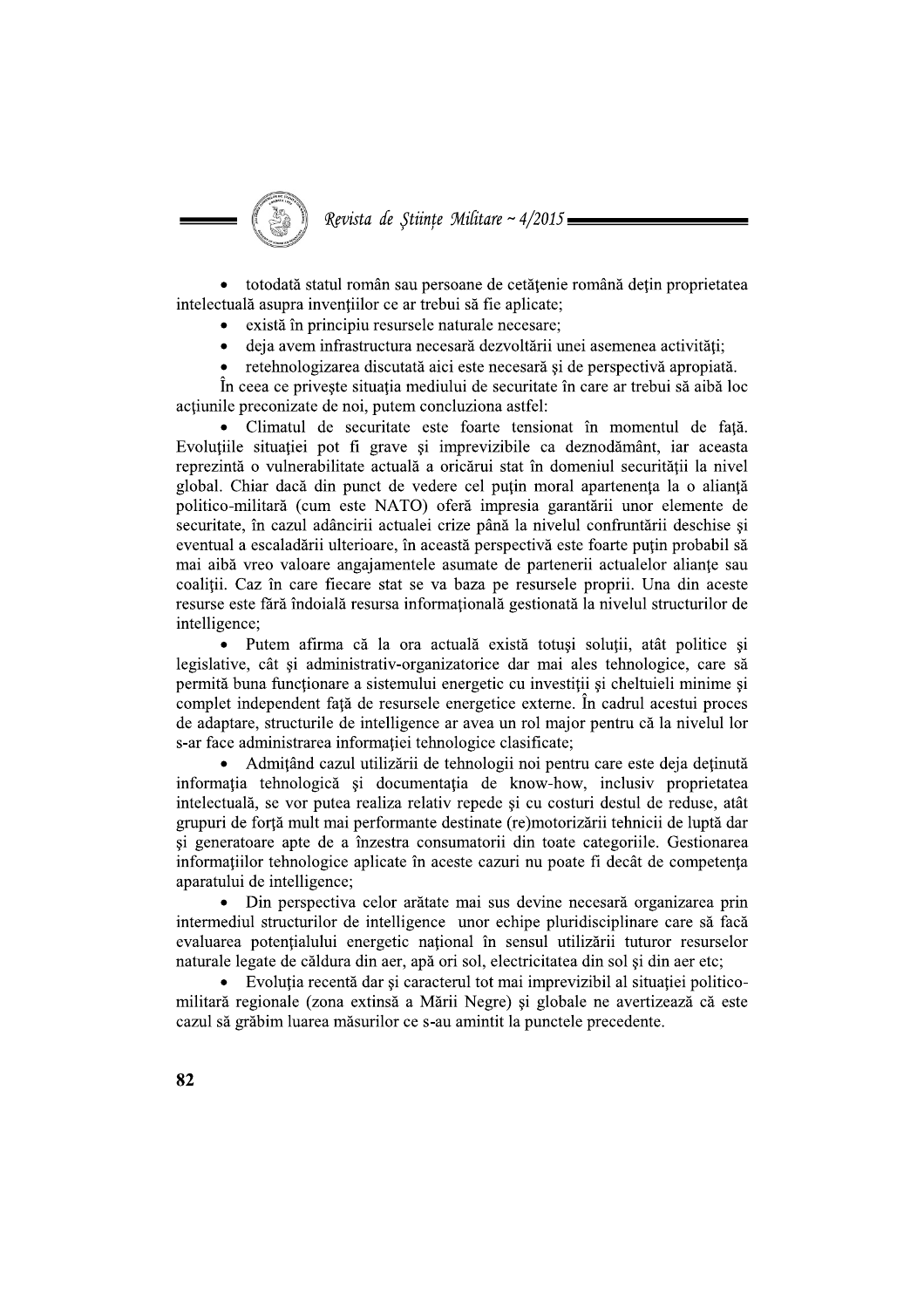= Revista de Stiințe Militare ~  $4/2015$ 

Prin intermediul structurilor de intelligence informatia tehnologică deia deținută de către România ar putea fi gestionată de așa-natură încât să permită obținerea unor performanțe economice remarcabile în contextul actualei crize energetice și mai ales ținând cont de caracterul imprevizibil al evoluției situației conflictuale globale.



NESTOR Lupei, Zestrea energetică a lumii, Editura Albatros, Bucuresti, 1986.

- BLANK, Stephen, Energy, economics and security in Central Asia: Russia and its rivals, Central Asian Survey Volume 14, Issue 3, 1995.
- EBEL, Robert, The Geopolitics of Russian Energy, Center of International and Strategic Studies, 2009.
- COZMA, Lucian Stefan, New technologies in aerospace engineering and their applications for Unmanned Aerial Vehicle (UAV), comunicare Stiințifică în cadrul Conferinței Internaționale Strategii XXI -Tehnologii – aplicații militare, simulare și resurse, U.N.Ap., Bucuresti, 2011.
- Colectiv autori, coordonator CIUPAGEA Constantin, *Directii strategice ale* dezvoltării durabile în România, Institutul European din România, 2006.
- Colectiv autori sub coordonarea prof. univ. dr. NEGUȚ Silviu, Orientări privind securitatea energetică a României, studiu prezentat în cadrul conferinței SPOS 2008, București 2008.
- COZMA, Lucian Ștefan, Agresiunea geofizică- intervențiile artificiale asupra factorilor de mediu, lucrare dizertație la Universitatea Națională de Apărare, Bucuresti, 2012.
- COZMA, Lucian Stefan, Stiința Secretă, Editura Obiectiv, Craiova, 2010.
- COZMA, Lucian Ștefan, articolul Tehnologia vacuum-propulsiei- concept și *aplicații*, în Buletinul Academiei Forțelor Aeriene nr. 3/2014.

#### **Surse web**

http://www.minind.ro/presa 2007/mai/Strategia 16 mai.pdf, site-ul ministerului economiei

http://strategia.ncsd.ro/

http://www.armandconsulting.eu/documente/strategia.pdf

83